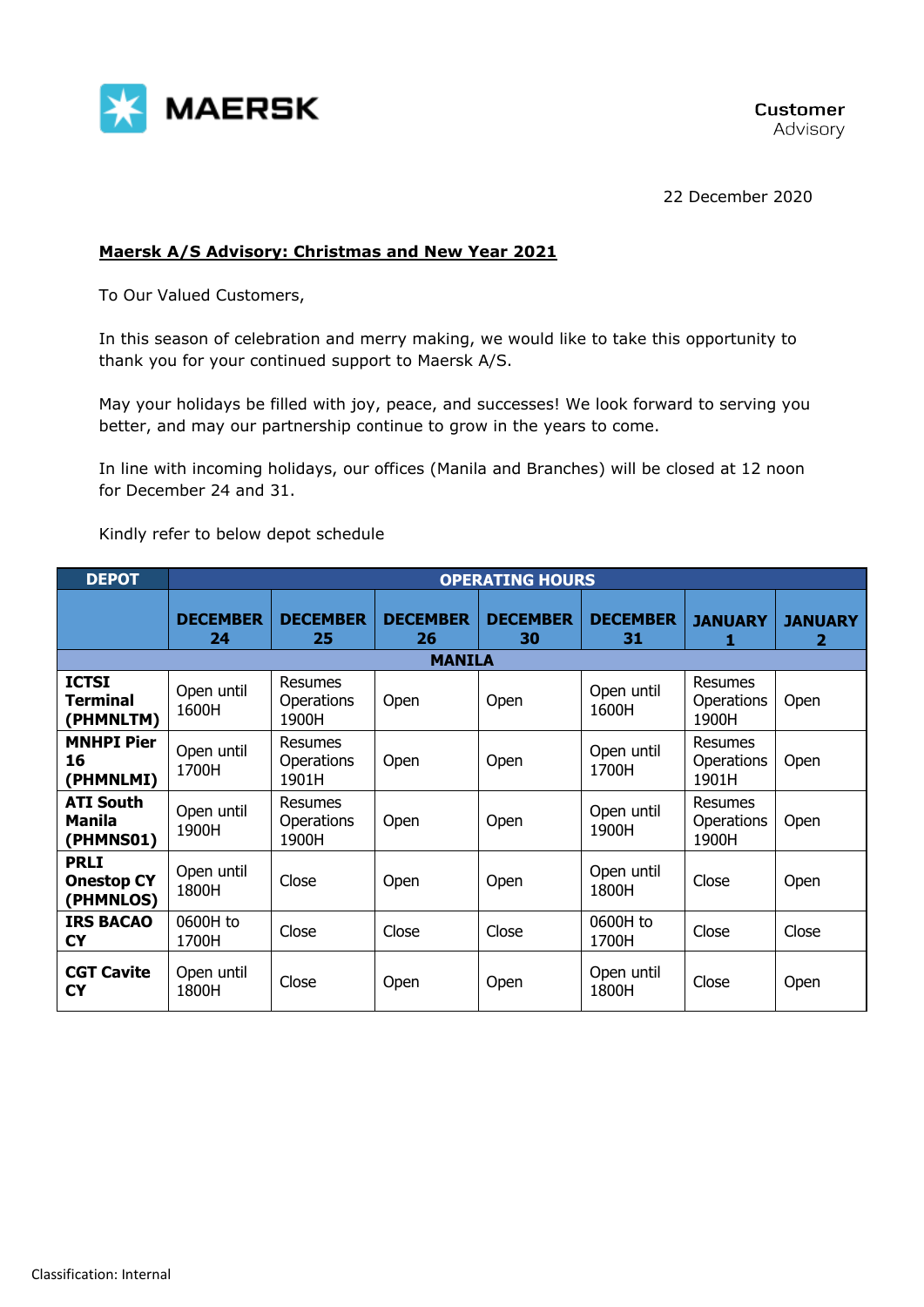

| <b>DEPOT</b>                                                  | <b>OPERATING HOURS</b> |                                       |                        |                                |                        |                                       |                                  |
|---------------------------------------------------------------|------------------------|---------------------------------------|------------------------|--------------------------------|------------------------|---------------------------------------|----------------------------------|
|                                                               | <b>DECEMBER</b><br>24  | <b>DECEMBER</b><br>25                 | <b>DECEMBER</b><br>26  | <b>DECEMBER</b><br>30          | <b>DECEMBER</b><br>31  | <b>JANUARY</b><br>1                   | <b>JANUARY</b><br>$\overline{2}$ |
|                                                               |                        |                                       | <b>SUBIC</b>           |                                |                        |                                       |                                  |
| <b>SBITC</b><br><b>Subic</b><br><b>Terminal</b><br>(PHSBCTM)  | Open until<br>1700H    | Resumes<br>Operations<br>1700H        | Open                   | Open                           | Open until<br>1700H    | Resumes<br>Operations<br>1700H        | Open                             |
|                                                               |                        |                                       | <b>Batangas</b>        |                                |                        |                                       |                                  |
| <b>ATI</b><br><b>Batangas</b><br><b>Terminal</b><br>(PHBTGTM) | Open until<br>1900H    | <b>Resumes</b><br>Operations<br>1901H | Open                   | Open                           | Open until<br>1900H    | <b>Resumes</b><br>Operations<br>1901H | Open                             |
| <b>PRLI</b><br><b>Malvar</b><br>(PHBTGMV)                     | Open until<br>1800H    | Close                                 | Open                   | Open                           | Open until<br>1800H    | Close                                 | Open                             |
| <b>Troy Daniel</b><br><b>CY</b><br>(PHBTGTD)                  | Open until<br>1700H    | Close                                 | Open                   | Open                           | Open until<br>1700H    | Close                                 | Open                             |
| <b>LGICT</b><br>(PHCAMLG)                                     | Open until<br>1700H    | Close                                 | Close                  | Open                           | Open until<br>1200H    | Close                                 | Close                            |
|                                                               |                        |                                       | <b>CEBU</b>            |                                |                        |                                       |                                  |
| <b>Cebu</b><br><b>Vanyard CY</b><br>(PHCEBCV)                 | Open 0800H<br>$-1700H$ | Close                                 | Open 0800H<br>$-1700H$ | Open 0800H<br>$-1700H$         | Open 0800H<br>$-1700H$ | Close                                 | Open<br>0800H -<br>1700H         |
| <b>Diadem CY</b><br>(PHCEBIC)                                 | Open 0800H<br>$-1700H$ | Close                                 | Open 0800H<br>$-1700H$ | Open 0800H<br>$-1700H$         | Open 0800H<br>$-1700H$ | Close                                 | Open<br>0800H -<br>1700H         |
| <b>Cebu South</b><br>Harbor -<br><b>Kudos</b><br>(PHCEBSH)    | Open 0800H<br>$-1700H$ | Close                                 | Open 0800H<br>$-1700H$ | Open 0800H<br>$-1700H$         | Open 0800H<br>$-1700H$ | Close                                 | Open<br>0800H-<br>1700H          |
| <b>CAGAYAN</b>                                                |                        |                                       |                        |                                |                        |                                       |                                  |
| <b>Kudos</b><br><b>Cagayan CY</b><br>(PHCGY01)                | Open 0800H<br>$-1200H$ | Close                                 | Open 0800H<br>$-1700H$ | Open from<br>0800H to<br>1700H | Open 0800 -<br>1200H   | Close                                 | Open<br>0800H -<br>1700H         |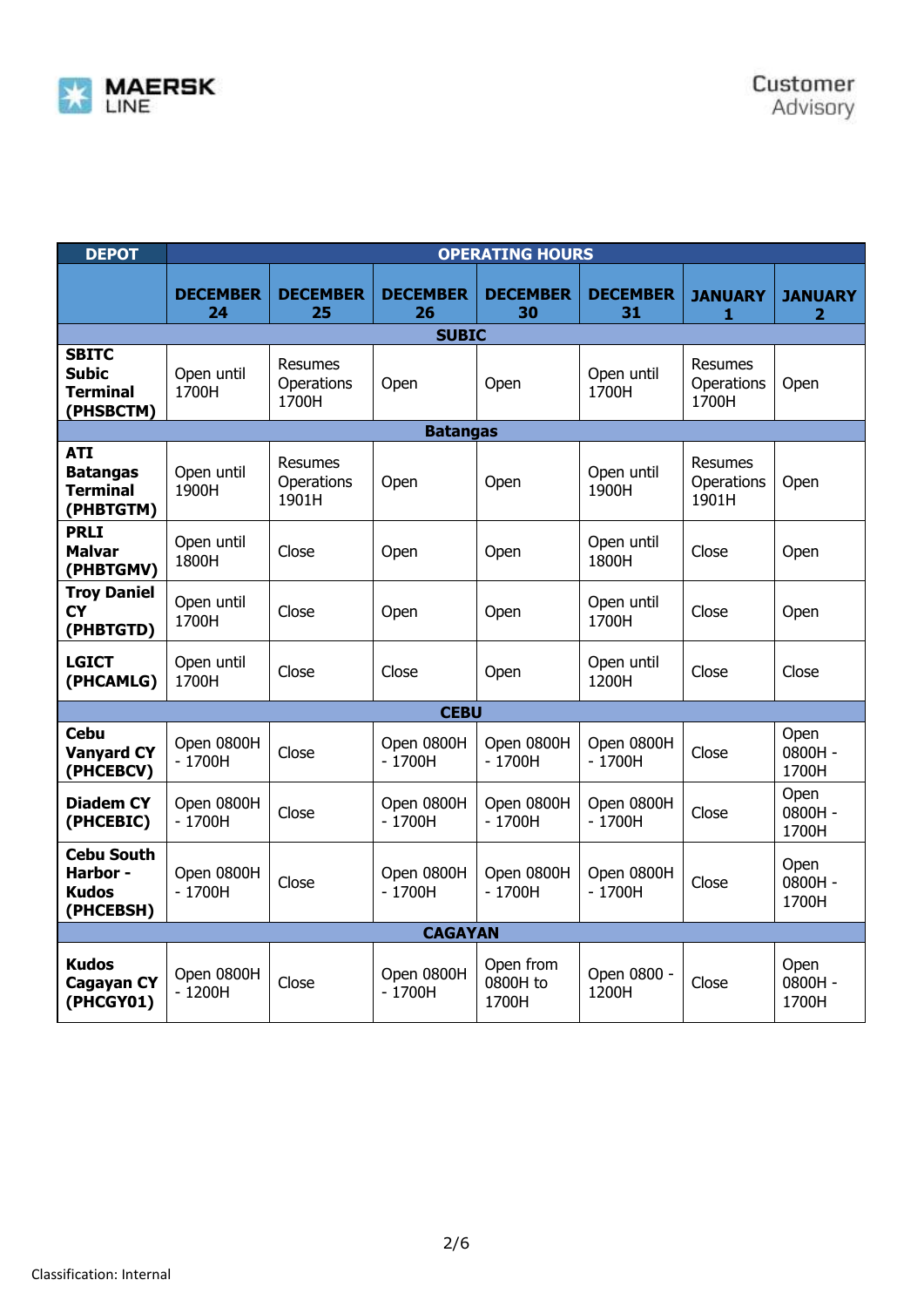

| <b>DEPOT</b>                                             | <b>OPERATING HOURS</b> |                       |                                       |                        |                       |                     |                     |
|----------------------------------------------------------|------------------------|-----------------------|---------------------------------------|------------------------|-----------------------|---------------------|---------------------|
|                                                          | <b>DECEMBER</b><br>24  | <b>DECEMBER</b><br>25 | <b>DECEMBER</b><br>26<br><b>DAVAO</b> | <b>DECEMBER</b><br>30  | <b>DECEMBER</b><br>31 | <b>JANUARY</b><br>1 | <b>JANUARY</b><br>2 |
| <b>Maersk</b><br>Depot 1<br>Sasa<br>(PHDVO01)            | Close 0800H            | Close                 | Opens<br>0800H                        | Open                   | Close 0800H           | Close               | Opens<br>0800H      |
| <b>Maersk</b><br>Depot 2<br><b>Tibungco</b><br>(PHDVO02) | Close 0800H            | Close                 | Opens<br>0800H                        | Open                   | Close 0800H           | Close               | Opens<br>0800H      |
| <b>GENERAL SANTOS</b>                                    |                        |                       |                                       |                        |                       |                     |                     |
| <b>Kudos</b><br><b>Gensan CY</b><br>(PHGSJ01)            | Open 0800H<br>- 1200H  | Close                 | Close                                 | Open 0800H<br>$-1700H$ | Open 0800H<br>- 1200H | Close               | Close               |

## **Please refer to below Terminal Operations Schedule**

| <b>Port</b>    | December 24 - 25, December 31 - January 01           |  |  |  |  |
|----------------|------------------------------------------------------|--|--|--|--|
|                |                                                      |  |  |  |  |
|                | December 24-25                                       |  |  |  |  |
|                | <b>Gate, Vessel, Yard Operations</b>                 |  |  |  |  |
|                | Stoppage - December 24/1900H                         |  |  |  |  |
|                | Resumes - December 25/1900H                          |  |  |  |  |
|                | Gates Entry Cut-Off - December 24/1600H              |  |  |  |  |
|                | <b>Billing (ACTS)</b>                                |  |  |  |  |
|                | Stoppage - December 24/1900H                         |  |  |  |  |
| <b>PHMNLTM</b> | Resumption - December 25/1500H                       |  |  |  |  |
|                |                                                      |  |  |  |  |
|                | December 31-January 01                               |  |  |  |  |
|                | <b>Gate, Vessel, Yard Operations</b>                 |  |  |  |  |
|                | Stoppage - December 31/1900H                         |  |  |  |  |
|                | Resumes - January 01/1900H                           |  |  |  |  |
|                | Gates Entry Cut-Off - December 24/1600H              |  |  |  |  |
|                | <b>Billing (ACTS)</b> -24 Hours Regular Operations   |  |  |  |  |
|                | *You may access ACTS through https://acts.ictsi.com/ |  |  |  |  |
|                |                                                      |  |  |  |  |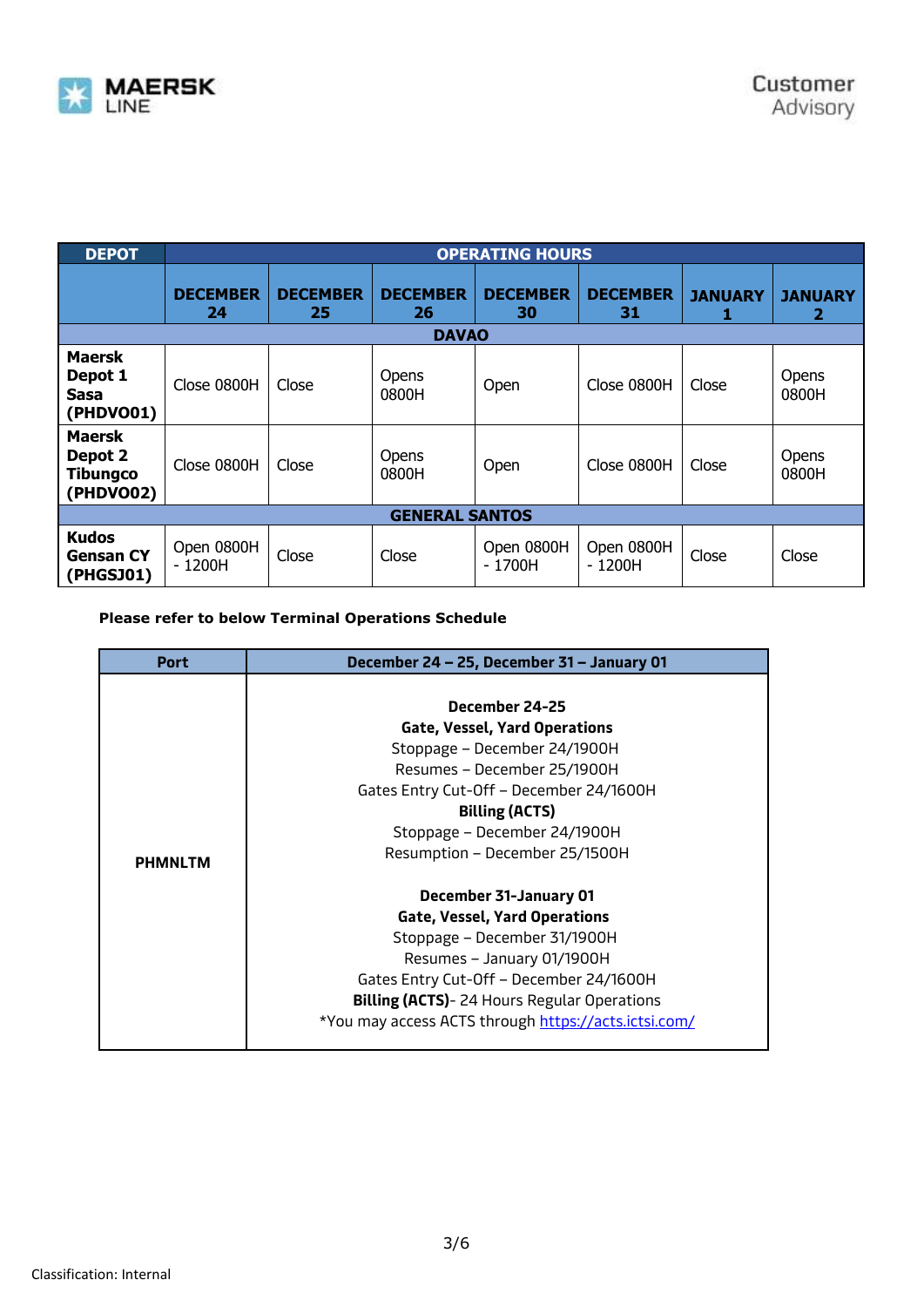

| <b>Port</b>    | December 24 - 25, December 31 - January 01                                                                                                                                                                                                                                                                                                                                                                                    |  |
|----------------|-------------------------------------------------------------------------------------------------------------------------------------------------------------------------------------------------------------------------------------------------------------------------------------------------------------------------------------------------------------------------------------------------------------------------------|--|
| <b>PHSBCTM</b> | December 24 - 25<br><b>Gate, Vessel, Yard Operations &amp; Billing</b><br>Stoppage - December 24/1700H<br>Resumes - December 25/1701H<br>December 31 - January 01<br><b>Gate, Vessel, Yard Operations &amp; Billing</b><br>Stoppage - December 31/1700H<br>Resumes - January 01/1701H                                                                                                                                         |  |
| <b>PHBTGTM</b> | December 24<br><b>Gate, Vessel, Yard Operations</b><br>Stoppage - December 24/1900H<br>Resumes - December 25/1901H<br><b>Billing</b><br>December 24 - 0800H - 1700H Regular Operations<br>December 25 - Closed<br>December 31<br><b>Gate, Vessel, Yard Operations</b><br>Stoppage - December 31/1900H<br>Resumes - January 01/1901H<br><b>Billing</b><br>December 31 - 0800H - 1700H Regular Operations<br>January 1 - Closed |  |
| <b>PHCEBTM</b> | December 24 - 25<br><b>Gate, Vessel, Yard Operations &amp; Billing</b><br>Stoppage - December 24/1701H<br>Resumes - December 25/0800H<br>December 31 - January 01<br><b>Gate, Vessel, Yard Operations &amp; Billing</b><br>Stoppage - December 31/1701H<br>Resumes - January 01/0800H                                                                                                                                         |  |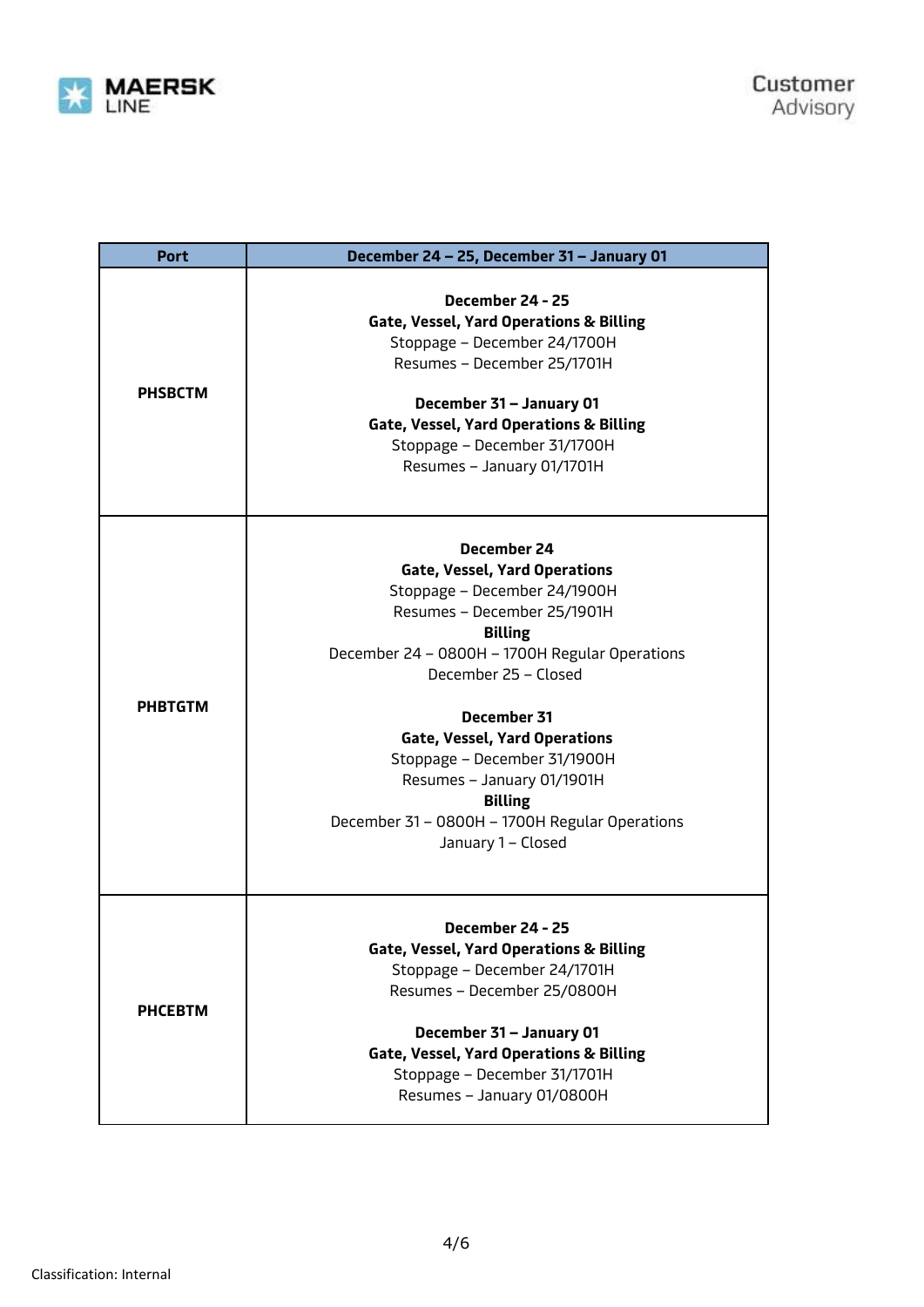

| <b>Port</b>    | December 24 - 25, December 31 - January 01                                                                                                                                                                                                                                            |
|----------------|---------------------------------------------------------------------------------------------------------------------------------------------------------------------------------------------------------------------------------------------------------------------------------------|
|                | December 24 - 25<br><b>Gate, Vessel, Yard Operations</b><br>Stoppage - December 24/1900H<br>Resumes - December 25/1901H<br>Billing - 0800H-1700H Regular Operations<br>Billing Cut-Off 1500H                                                                                          |
| <b>PHCGYMC</b> | December 31 - January 01<br><b>Gate, Vessel, Yard Operations</b><br>Stoppage - December 31/1900H<br>Resumes - January 01/1901H<br>Billing - 0800H-1700H Regular Operations<br>Billing Cut-Off 1500H                                                                                   |
|                | December 25 & January 01 Billing - Closed<br>Billing Resumption - January 3, 2022                                                                                                                                                                                                     |
| <b>PHGSJMW</b> | December 24 - 25<br><b>Gate, Vessel, Yard Operations &amp; Billing</b><br>Stoppage - December 24/1201H<br>Resumes - December 25/1901H<br>December 31 - January 01<br><b>Gate, Vessel, Yard Operations &amp; Billing</b><br>Stoppage - December 31/1201H<br>Resumes - January 01/1901H |
| <b>PHDVOKT</b> | December 24 - 25<br><b>Gate, Vessel, Yard Operations &amp; Billing</b><br>Stoppage - December 24/1201H<br>Resumes - December 26/0800H<br>December 31 - January 01<br><b>Gate, Vessel, Yard Operations &amp; Billing</b><br>Stoppage - December 31/1201H<br>Resumes - January 02/0800H |